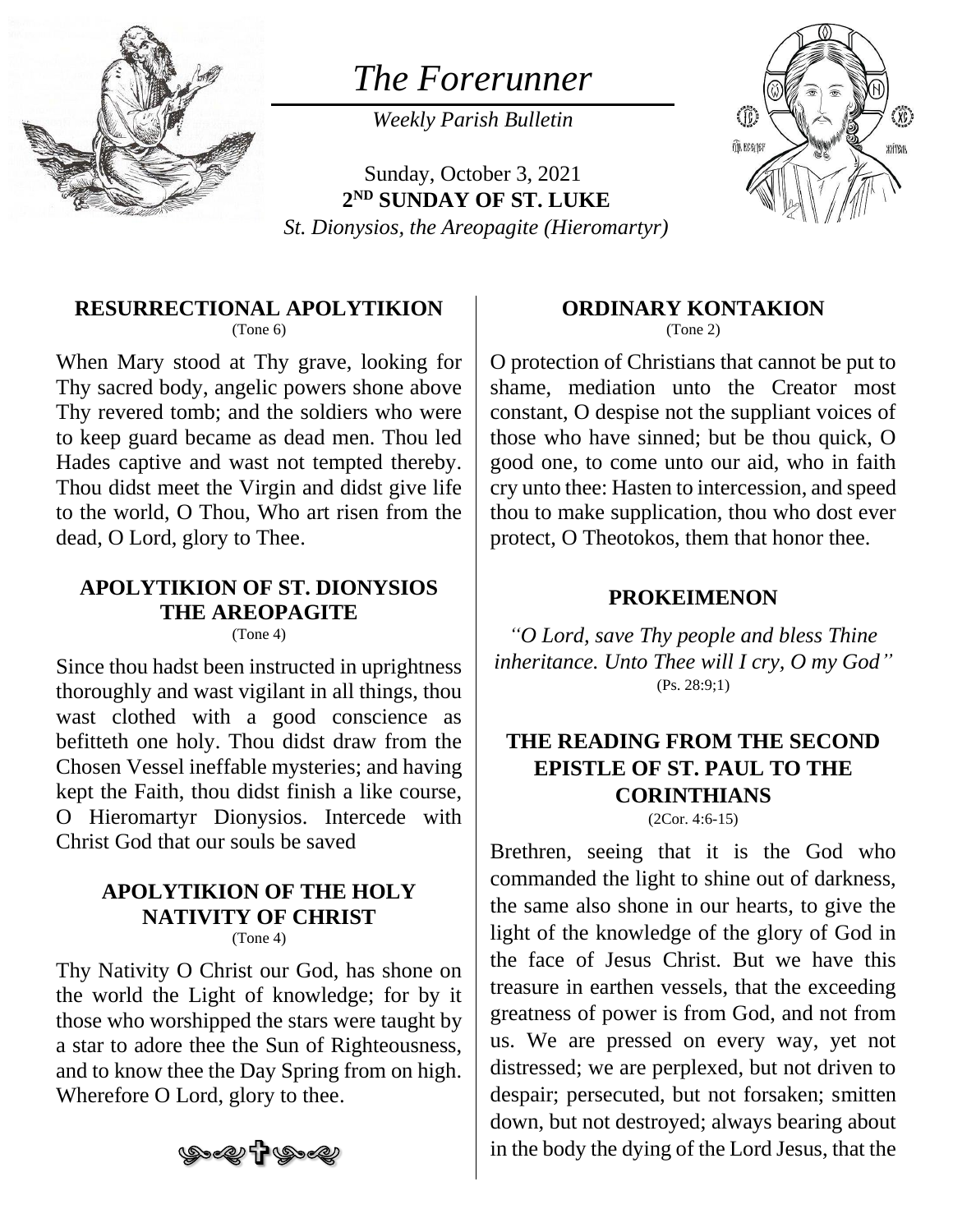life of Jesus may also be manifested in our body. For we who live are always delivered to death for Jesus' sake, that the life of Jesus may also be manifested in our mortal flesh. So, then, death is working in us, but life in you. But having in us the same spirit of faith, according to that which is written, "I believed, and therefore I spoke," we also believe, and therefore we also speak, knowing that the One who raised up the Lord Jesus will also raise us up through Jesus, and will make us stand together with you. For all things are for your sakes, that the grace, which is multiplied through the thanksgiving of many, may abound to the glory of God.

### **THE READING FROM THE HOLY GOSPEL ACCORDING TO ST. LUKE** (Lk. 6:31-36)

The Lord said: "As you wish that men would do to you, do so to them. If you love those who love you, what credit is that to you? For even sinners love those who love them. And if you do good to those who do good to you, what credit is that to you? For even sinners do the same. And if you lend to those from whom you hope to receive, what credit is that to you? Even sinners lend to sinners, to receive as much again. But love your enemies, and do good, and lend, expecting nothing in return; and your reward will be great, and you will be sons of the Most High; for He is kind to the ungrateful and the selfish. Be merciful, even as your Father is merciful."

### **A MESSAGE FROM THE PRIEST** *By: Fr. Michael Gillis*

# **"Love In A Time Of Uncertainty"**

St. Isaac the Syrian said that only the tomb is the "land of certainty". Writing to hermits

living in the desert, St. Isaac wanted to free them from the delusion that they could be certain about anything in this world. I wonder if St. Isaac was reflecting on the words of St. Paul in 1 Corinthians 8: "Knowledge puffs up, but love builds up. If anyone thinks he knows anything, he knows nothing as he aught to know it. But if anyone loves God, this one is known by Him."

I have known a few scientists throughout my life, real scientists, people who make their living studying the minutiae of the physical world. One thing I have noticed about these people is that although they may be very arrogant regarding fields of general scientific knowledge, areas that are not their area of expertise, when it comes to the details of their particular field of study, they have much less certainty, much more humility. That is, the more they know about something, the more they know that there is so much more that they do not know.

Today we live in a time of uncertainty; but really, today is no more uncertain than yesterday nor the day or year or century before. Certainty is a kind of delusion. It is a delusion that conveniently forgets that there is much, much more going on in the world than we know and can see. How, then, can we live in peace when our life is enveloped in uncertainty? How do we escape the fear of uncertainty?

St. Isaac tells us that fear is actually the right place to start. If we do not experience a bit of fear at a frightening prospect, then we are already deluded and not in touch with reality. Fear is the right place to start. However, fear, St. Isaac tells us, can be "swallowed up" by faith. That is, beginning with a clear-eyed assessment of the fearful possibilities (as far as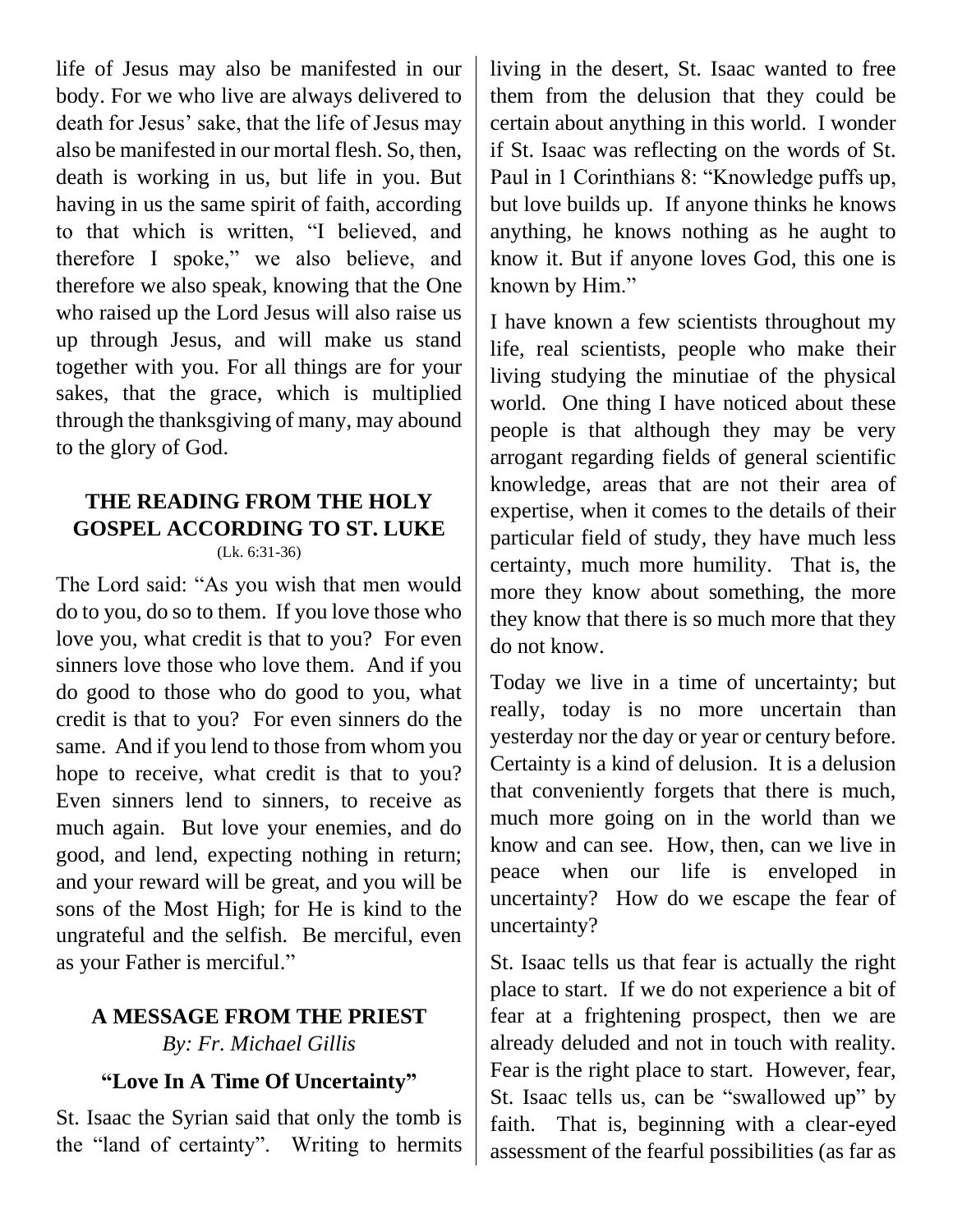you can surmise them), then we turn our attention to God, who holds our lives in His hands. When we believe in God, then our fear can be swallowed up by faith, like a big fish swallowing a small one.

Faith in God delivers us from fear. However, faith is still only the middle step. Faith itself can be swallowed up by love. St. Isaac tells us that faith opens a knowledge of God in which we begin to experience and know, know personally, the love of God. And as we know the love of God, even faith takes a second seat. Love becomes the most important thing. Which is why, I think, St. Paul points out that love is much more important than knowledge about things, or even knowledge about faith. (The specific knowledge St. Paul is talking about in 1 Corinthians 8 is a knowledge related to faith: whether or not it is appropriate to eat meat sacrificed to idols.)

Fear, faith and love: all three are aspects of our life in Christ. Fear of God, which sometimes just means fear of the unknown, is swallowed up by faith in God—swallowed up, but never fully removed, at least not until the age to come. And even faith itself, although always important and at hand, even faith can be swallowed up by love.

I do not know what will happen tomorrow, nor how the winds of government and society will shift and change. But both St. Paul in the New Testament and St. Isaac the Syrian in his Homilies tell us that if we love, love God and

love our neighbour, then we will not go wrong no matter what the future will bring.

### **PARISH ANNOUNCEMENTS**

If you wish to announce something on The Forerunner, please e-mail Elias Neto at [neto.elias@aol.com](mailto:neto.elias@aol.com) by Thursday

- Due to the new health restrictions, masks are now mandatory for both Youth and Volunteers attending the Fraser Valley Orthodox Youth Group on Thursday.
- Through October we will continue with Saturday and Sunday Matins (9:00 am) and Divine Liturgy (10:00 am). Vespers on Saturday (6:00 pm) and Wednesday (7:00 pm). Daily Matins (7:00 am) on Monday, Wednesday and Friday mornings.
- Fr. Michael plans to take five days at the Monastery in October, Monday the 18 to Friday the 22.
- If you do not feel comfortable coming to Church due to health concerns, you may watch Saturday Vespers and Sunday Liturgy on the Church's Facebook page and receive Holy Communion at the Church after the Liturgy. Alternatively, Fr. Michael is willing to offer a mid-week Divine Liturgy just for your family upon request.

For pastoral care, please contact:

*The Reverend Fr. (Abouna) Michael Gillis Ph: (604) 512-1013 E-mail: frmichaelg@gmail.com*

This Bulletin is a publication of:

HOLY NATIVITY ORTHODOX CHURCH 4828 216A Street, Langley, BC V3A 2N5 *Thank you for your presence today!*